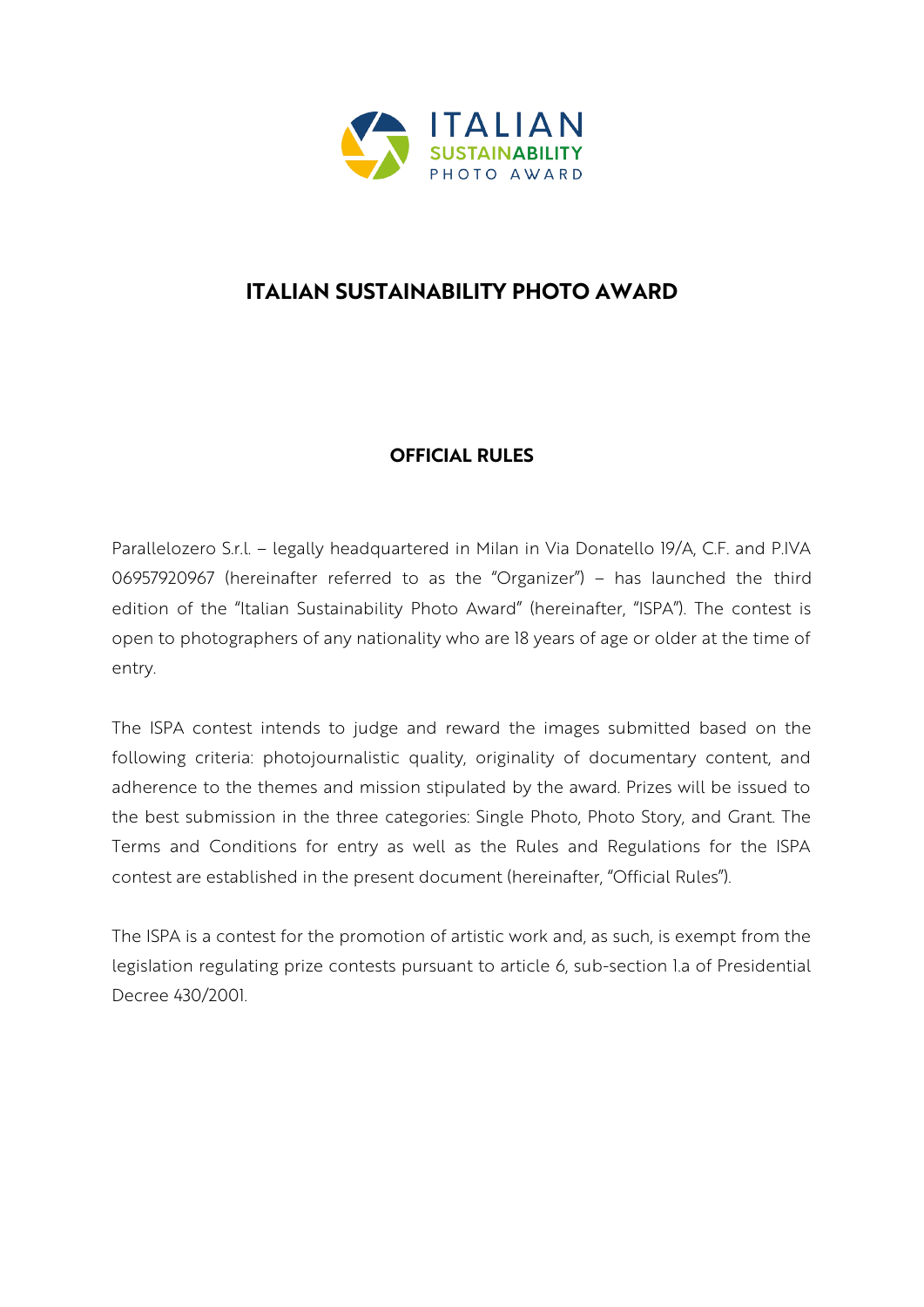

#### **GENERAL TERMS**

By entering the ISPA contest, the Applicant authorizes the Organizer to handle their registration data. All personal information will be used by the Organizer in accordance with its privacy policy, available at www.ispaward.com. By participating in the ISPA contest, the Applicant accepts the contest's Official Rules and its Terms and Conditions, which can be consulted at www.ispaward.com.

Taking part in the ISPA contest is free of charge. It is open to photographers of any nationality who are 18 years of age or older at the time of their entry. Photographers interested in participating in the contest must submit their entries by 11:00 p.m. (Italian time, GMT+1) on March 15, 2022 for the Grant category, and by 11:00 p.m. (Italian time, GMT+1) on September 5, 2022 for the Single Photo and the Photo Story categories. In order to submit an entry, the Applicant must register and upload all their images solely and exclusively on the ISPA website (www.ispaward.com). Photographers who are founding members of the Organizer may not enter the contest. Photographers who work with the Organizer may participate solely and exclusively with material that was not distributed and is not already contracted to the Organizer.

## **THE AWARD'S MISSION**

ISPA was created in order to tell positive stories and describe courageous solutions and conscious choices inspired by the world of sustainability in Italy, in environmental, social and governance sectors. The photographic work presented must therefore be strictly inspired by principles such as positivity, growth, innovation and the search for solutions.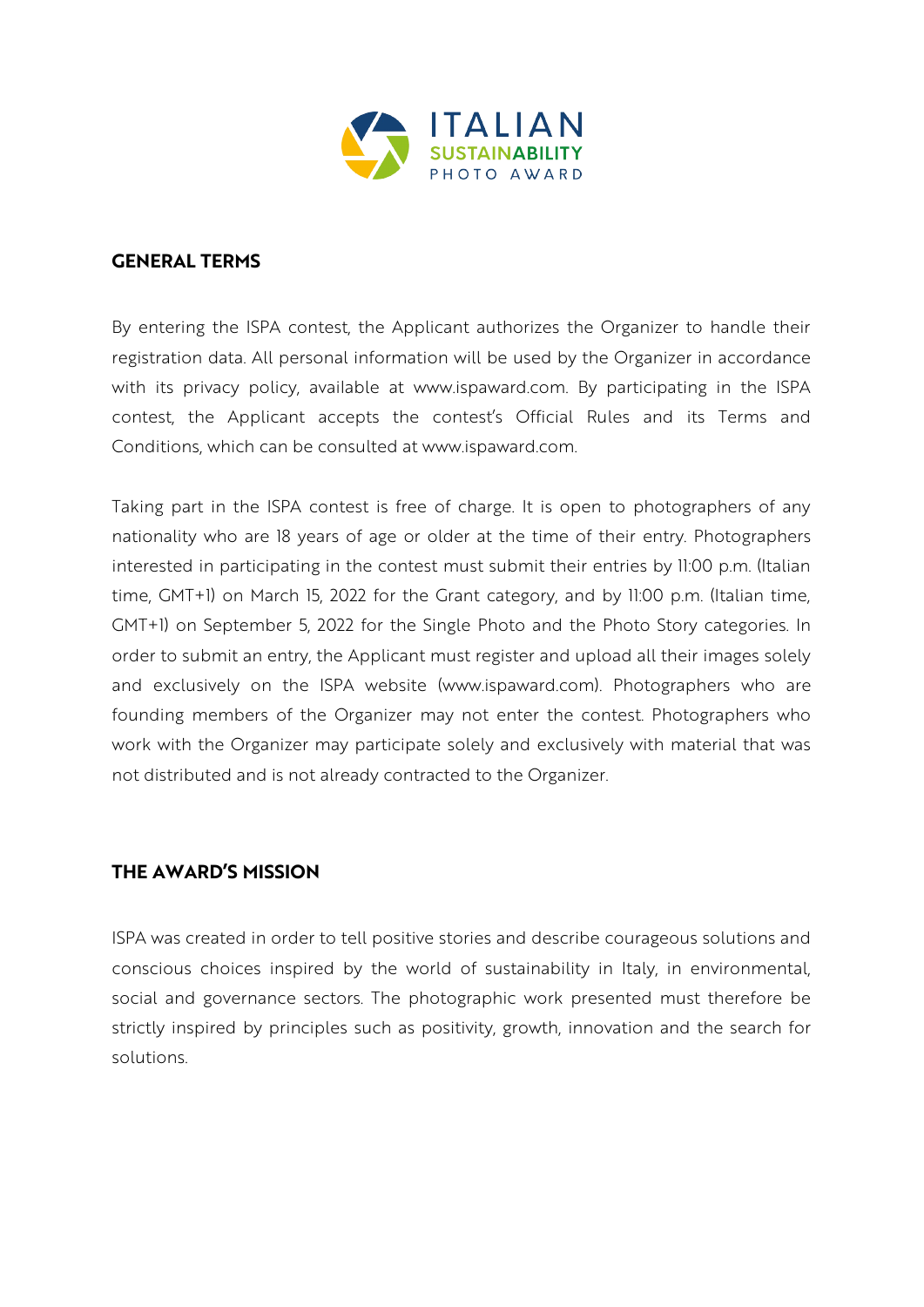

#### **USE OF IMAGES**

The images selected as finalists in the three categories (and the names of their respective photographers) may be used by the Organizer and by PIMCO (the ISPA's main sponsor, hereinafter referred to as "Main Sponsor") for a period of five years starting from the announcement of the finalists' nomination. The Organizer or the Main Sponsor may use the images in a non-exclusive manner (without requiring a copyright transfer from the photographer) solely for the promotion of the ISPA in the following contexts: on the ISPA website in all its iterations, for press and public relations, social media, publications (printed and online), prints and photo exhibitions, contest catalogs and calendars, promotional publications, technical partner, various marketing and advertising material (printed and online), and award ceremonies. The use of the finalist images will not entail payment other than the prize awarded to the winning project in each of the categories set forth in the Official Rules. All the images can be used by the Organizer, free of charge for a period of two years, only and exclusively for ISPA promotional purposes, and only and exclusively on the contest's social media networks.

#### **TIMELINE**

January 20, 2022: opening day of the contest.

March 15, 2022 at 11:00 p.m. (Italian time, GMT+1): deadline to register and submit en-tries for the Grant contest. The winning project must be completed between April 15, 2022 and October 15, 2022.

September 5, 2022 at 11:00 p.m. (Italian time, GMT+1): deadline to register and submit contest entries for the Single Photo and the Photo Story categories.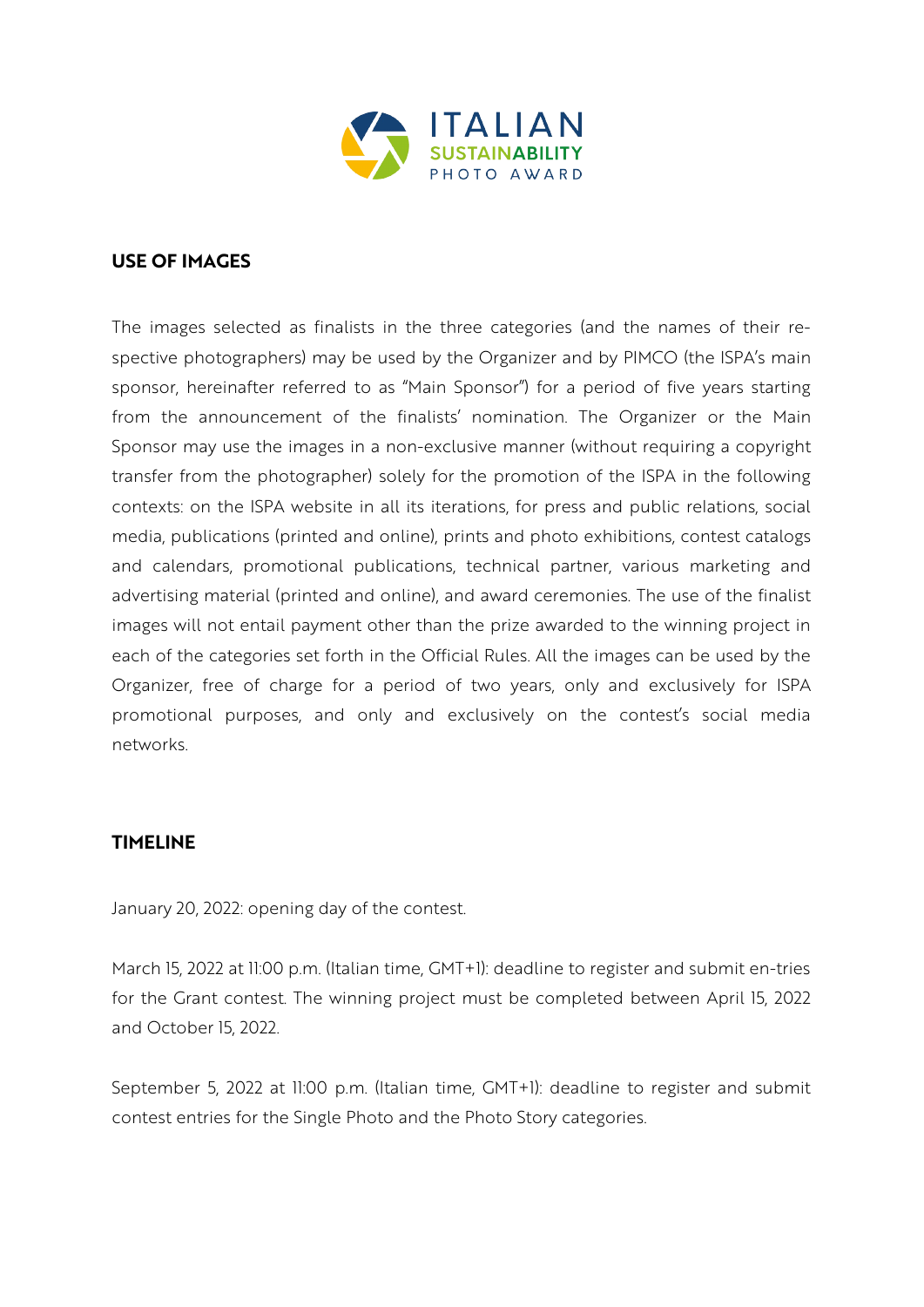

October/November 2022: Announcement of the Single Photo and Photo Story winners, and presentation of the Grant Project.

#### **PRIZES**

The Organizer will award the following prizes:

- Single Photo winner: €1,500.
- Photo Story winner: €3,500.
- Grant winner: €10,000.

In the event of two projects tying for the award, the prize will be divided between the two winners.

The technical partner (Nikon) will, at its own discretion, award a special "Nikon – Capture Tomorrow" prize to a single photo (or photo story) that best "captures tomorrow". The prize will consist of a Nikon Z6 camera and a 24-70mm f/4 S lens.

## **JURY**

The Jury consists of four members and a president. The Jury is independent from the Organizer and the ISPA's sponsors, and its deliberations are final and incontestable. The Jury will evaluate the images submitted based on criteria such as pho- tojournalistic quality and originality of documentary content. Furthermore, the Jury will also determine the disqualification of applications that do not adhere to the themes and mission stipulated by the ISPA or are considered damaging to the digni- ty of others. The identities of the photographers will remain concealed from the Jury during the evaluation phase. Applicants might be asked at any stage of the process to provide the following materials in order to verify their pictures' authenticity: the original files (RAW)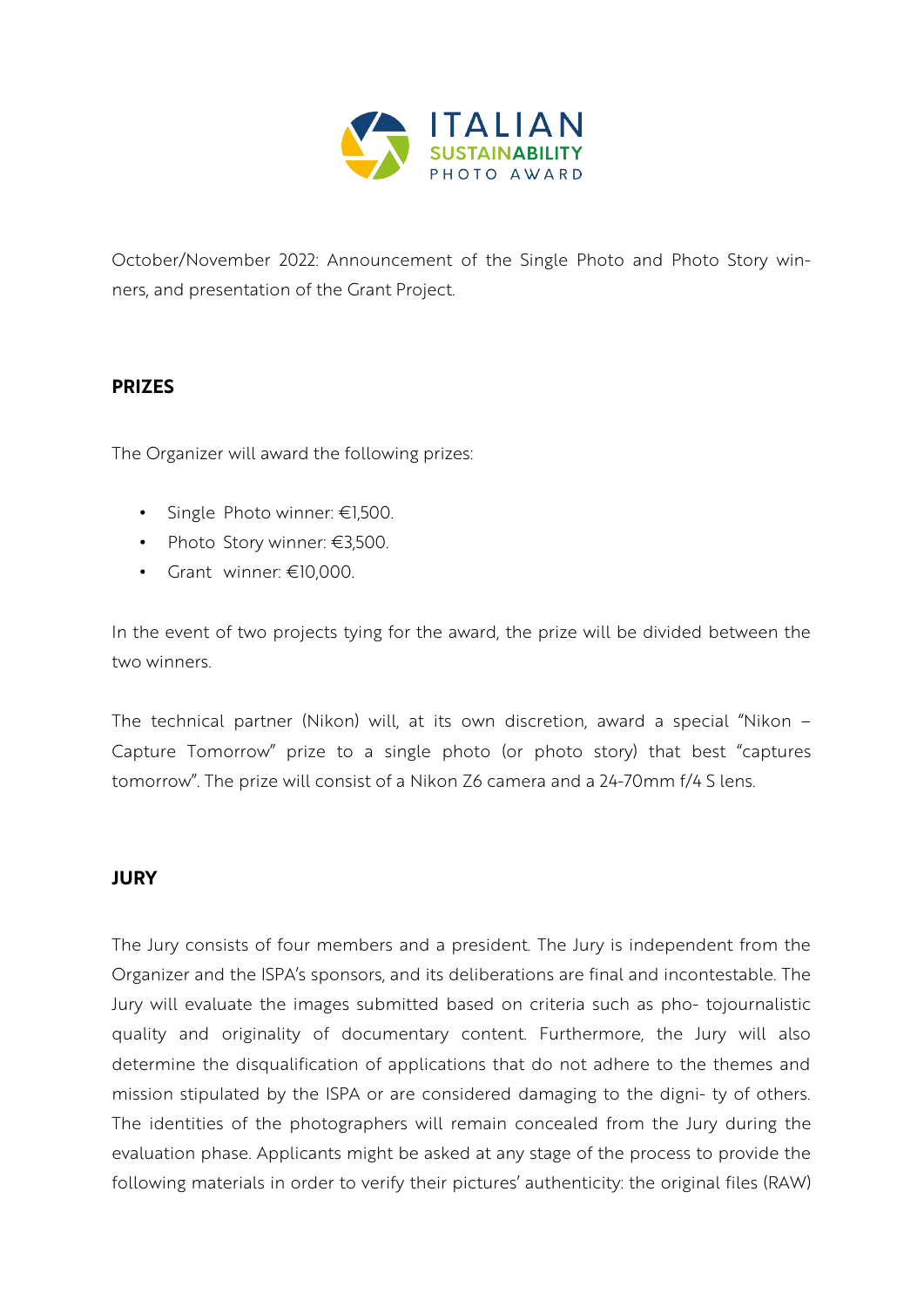

of the photos submitted; a series of images taken immediately before and after submitting the application; the negatives or original slides in case the images were taken in analog. In any case, the finalists will be required to provide the original files (RAW) of their photos.

## **CATEGORIES**

There are three categories in the ISPA: Single Photo, Photo Story, and Grant. The images, stories, and projects must be uploaded in their entirety to a specific page of the website www.ispaward.com, choosing from the three respective contest cate- gories. The same photo can be submitted as a Single Photo, be part of a Photo Story, and contribute to a Grant Project. Every application must adhere to the themes and mission stipulated by the ISPA.

## **SINGLE PHOTO**

- Each photographer may submit a maximum of 10 Single Photos.
- The pictures must have been taken after January 1st, 2019.
- The pictures must have been taken within Italy's borders.
- Every image must be accompanied by a caption in English (obligatory) and Italian (optional), in which the candidate, in addition to providing essential information about the image in question, must justify the sustainability of its content.

## **PHOTO STORY**

• Each photographer may submit a maximum of 10 Photo Stories.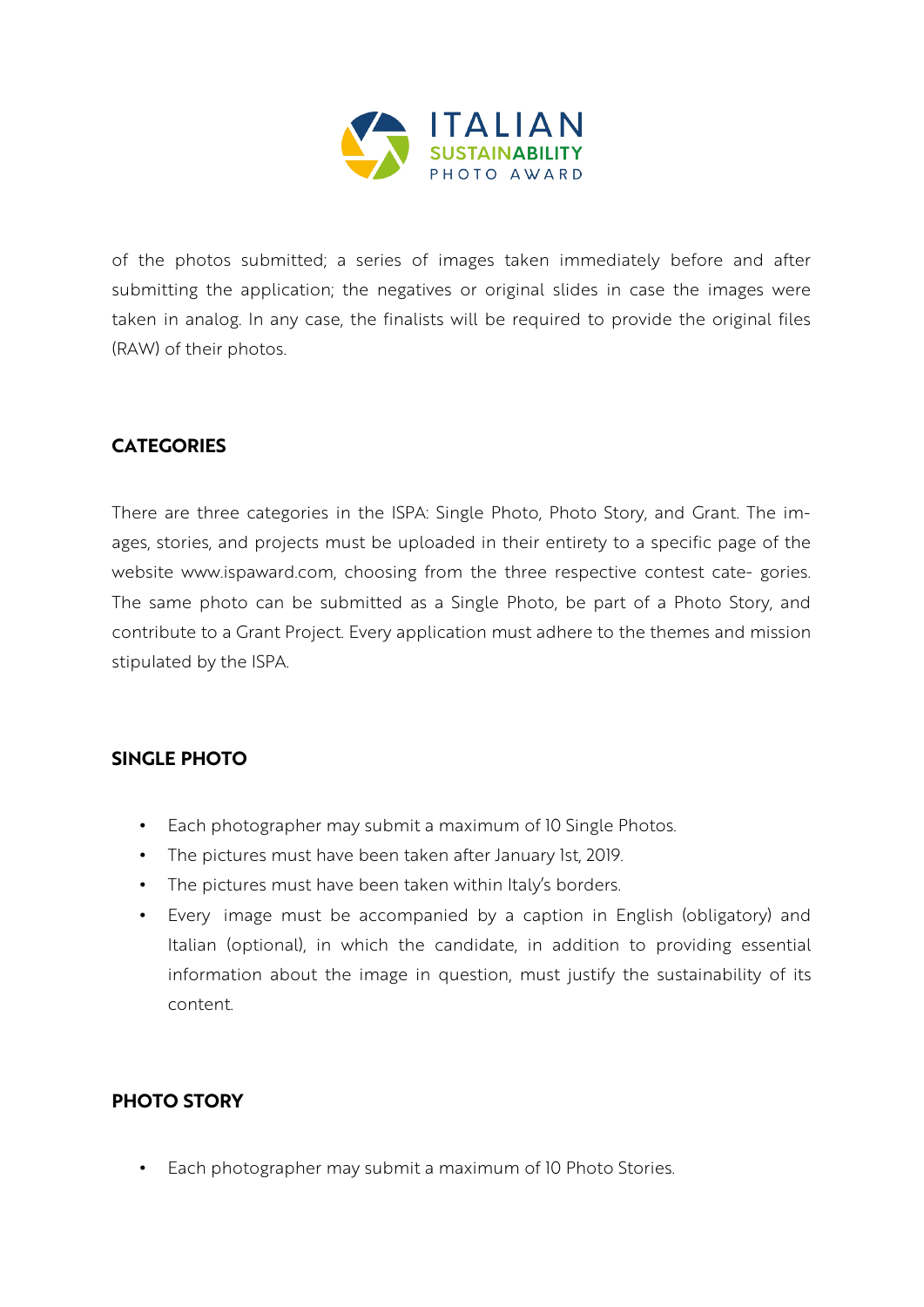

- All the pictures in the Photo Story must have been taken after January 1, 2019.
- At least half of the photos presented must have been taken in Italy.
- Photo Story must consist of a minimum of 8 and a maximum of 12 images.
- Every picture must be accompanied by a caption in English (obligatory) and Italian (optional).
- Every Photo Story must be accompanied by a title and an explanatory note written in English (obligatory) and Italian (optional), between 800 and 1,000 characters, in which the candidate, in addition to providing essential information about the story in question, must justify the sustainability of the content in the sequence of images.

## **GRANT**

- The Grant is intended as funding that is offered in order to develop or start a new photojournalism project that corresponds to the Award's mission.
- Each photographer may submit a maximum of five Projects, which must include a minimum of 10 and a maximum of 30 images per Project. There are no time constraints on these photos and they must have been taken by the photographer in question. These images should preferably be linked to the Project that is to be developed. Alternatively, images that aren't linked to the Project (but which offer a portfolio that is representative of the candidate's photographic style) can be accepted.
- In all cases, the images must be accompanied by a caption in English (obligatory) and Italian (optional).
- The pictures in the Project may have been taken anywhere in the world.
- Each Applicant must also provide: a biography in English (obligatory) and Italian (optional), between 1,000 and 3,000 characters; an explanatory note on the work produced to date and the intentions for its development, in English (obligatory) and Italian (optional), between 1,500 and 3,000 characters; a draft business plan indicating how the Grant will be invested to implement the Project, in English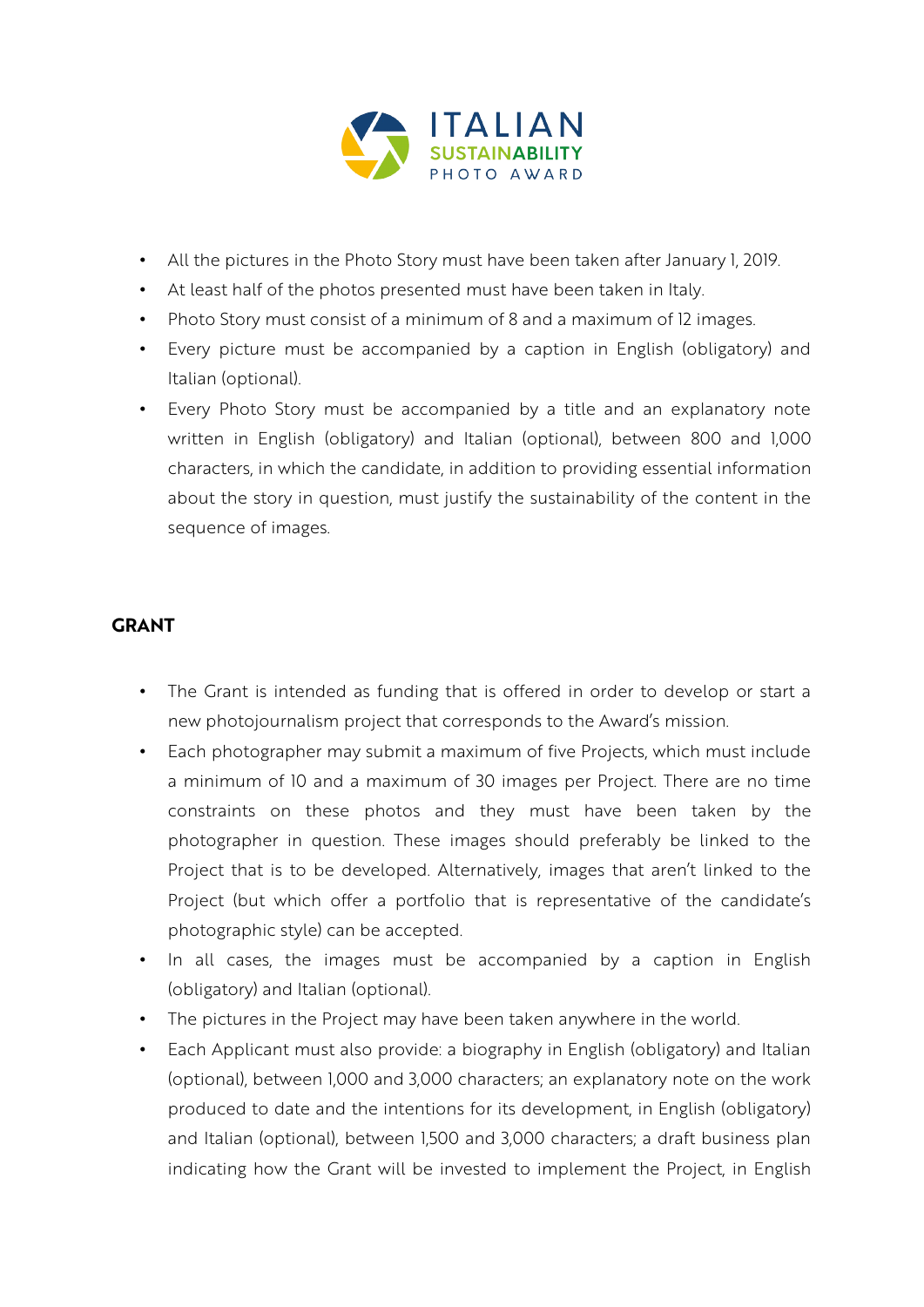

(obligatory) and Italian (optional), between 1,000 and 3,000 characters). The business plan must include an estimate of the relative expenses, such as transport, accommodation, meals, rentals, assistance, equipment, postproduction, research materials, fees for collaborators, as well as miscellaneous costs. The plan cannot include items such as the production of books, exhibitions, workshops and laboratories.

- The Projects must be produced and completed strictly within the timeframe, between April 15, 2022 and October 15, 2022. The final selection, to be submitted strictly at the end of the six-month period, must include 50 images, 10 of which were created from scratch.
- The project must be realized within Italy's borders.

## **HOW TO ENTER**

All the images submitted (except for those in the Grant category and at least half of the photos presented in the Photo Story) must have been taken within Italy's borders and after January 1, 2019. The images must be uploaded by 11:00 p.m. (Italian time, GMT+1) on March 15, 2022 for the Grant category, and by 11:00 p.m. (Italian time, GMT+1) on Sept. 5, 2022 for the Single Photo and the Photo Story categories.

The images must be relevant to the mission stipulated by the ISPA and to one of the three sustainability themes (i.e., environmental, social, or governance), which are discussed in detail on the website's homepage at www.ispaward.com. The Jury will select five Single Photo finalists, five Photo Story finalists, and one Grant winner. The finalists and the winner will be informed by email.

The names of the Single Photo and the Photo Story winners will be publicly announced in October/ November 2022. The winner of the Grant will be contacted privately and will have to maintain complete confidentiality until the end of the project's production period, which will coincide with the official presentation of the Grant in October/November 2022. The winner of the Grant will be publicly announced during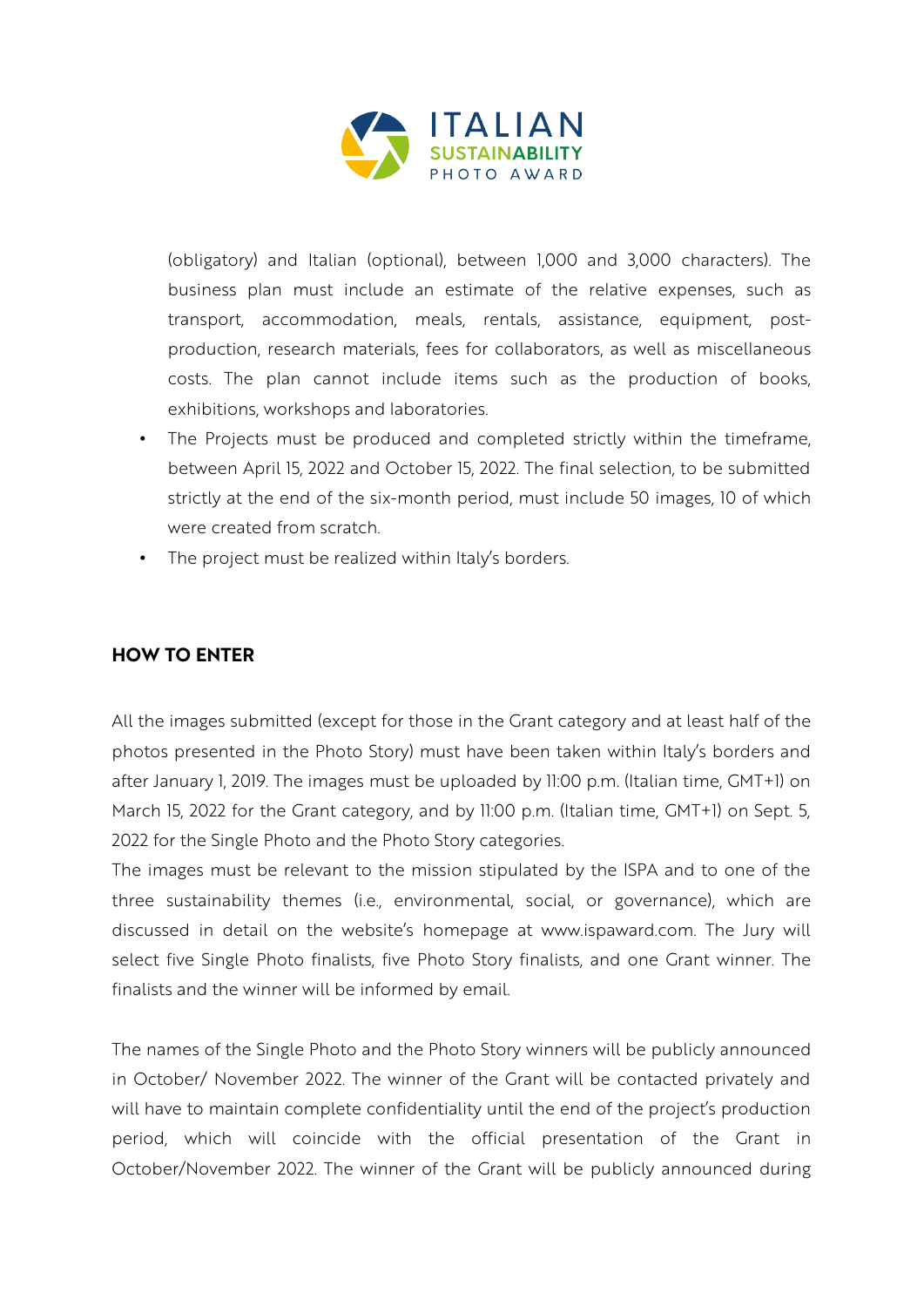

the presentation, which will be accompanied by a detailed overview of the project and a selection of images.

Should any of the finalists or winners fail to reply, the Jury reserves the right to modify the order of the finalists or name another winner. If the winners refuse to accept the cash prize, the Jury reserves the right to donate the money in question to Pane Quotidiano Onlus (Viale Toscana 28 – 20136 Milano)). The Organizer reserves the right, at its sole discretion, to disqualify and remove any application that does not comply with the stipulated requirements, even if the Applicant completed the registration on the website correctly. Disqualifications may be applied retroactively if violations of the Official Rules should be revealed at a later date.

If the winning image in the Single Photo category was also included in the winning Photo Story, then the second-place finalist will be automatically designated as the winner of the Single Photo category. The Jury reserves the right to unanimously assign honorable mentions to images that deserve public recognition for their unquestionable quality despite not receiving the prize in any of the three categories. The Organizer assumes no responsibility for any incorrect or incomplete information provided during the online registration process or while uploading photos or captions, whether caused by errors, delays, or technical malfunctions.

## **IMAGE SPECIFICATIONS AND METADATA**

The photographic material submitted to the contest must meet the following criteria:

- The pictures must be uploaded as JPEG files (JPEG or JPG extensions) with a resolution of 72 dpi, 1,500 pixels on the longer side, and high-quality compression.
- The technical specifications of the shot, the name and surname of the photographer and the caption, must be available in the metadata (Exif data) of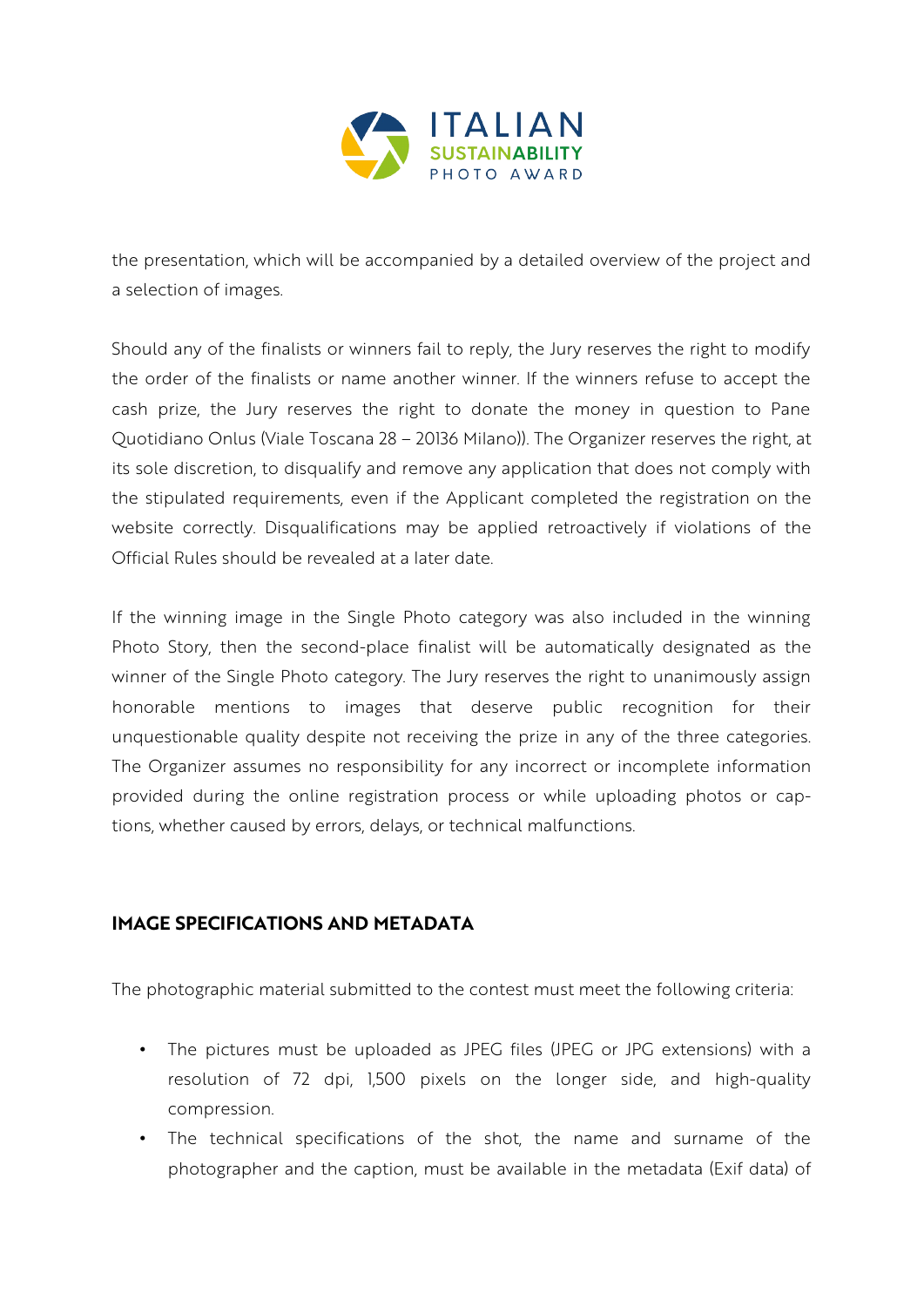

the file; in particular, the name and surname of the photographer and the caption must be entered manually in the appropriate fields of the metadata through any photo consultation or editing program such as Adobe Photoshop, Bridge, Lightroom etc.

- The picture's infofile must contain the metadata with the shot's technical specifications, the photographer's first and last name, and a caption. Every picture uploaded must have a caption. The caption must be written in English (obligatory) and Italian (optional), and contain the following information: date, location, a detailed description of the situation represented, and, where necessary, the names of the persons portrayed in the photo.
- The photographer's first and last name must only appear in the specific field on the infofile; there must be no references to their identity in the file's name, or in the caption, or as a watermark on the picture, in the metadata field (Exif data) of the file. If selected as finalists or winners, the Applicants agree to provide upon request the images in high-resolution and the original RAW files to the Organizer.
- Analog photographs that have subsequently been digitalized can also be submitted. In this case, in the metadata of the files, the name and surname of the photographer and the caption must be inserted manually.